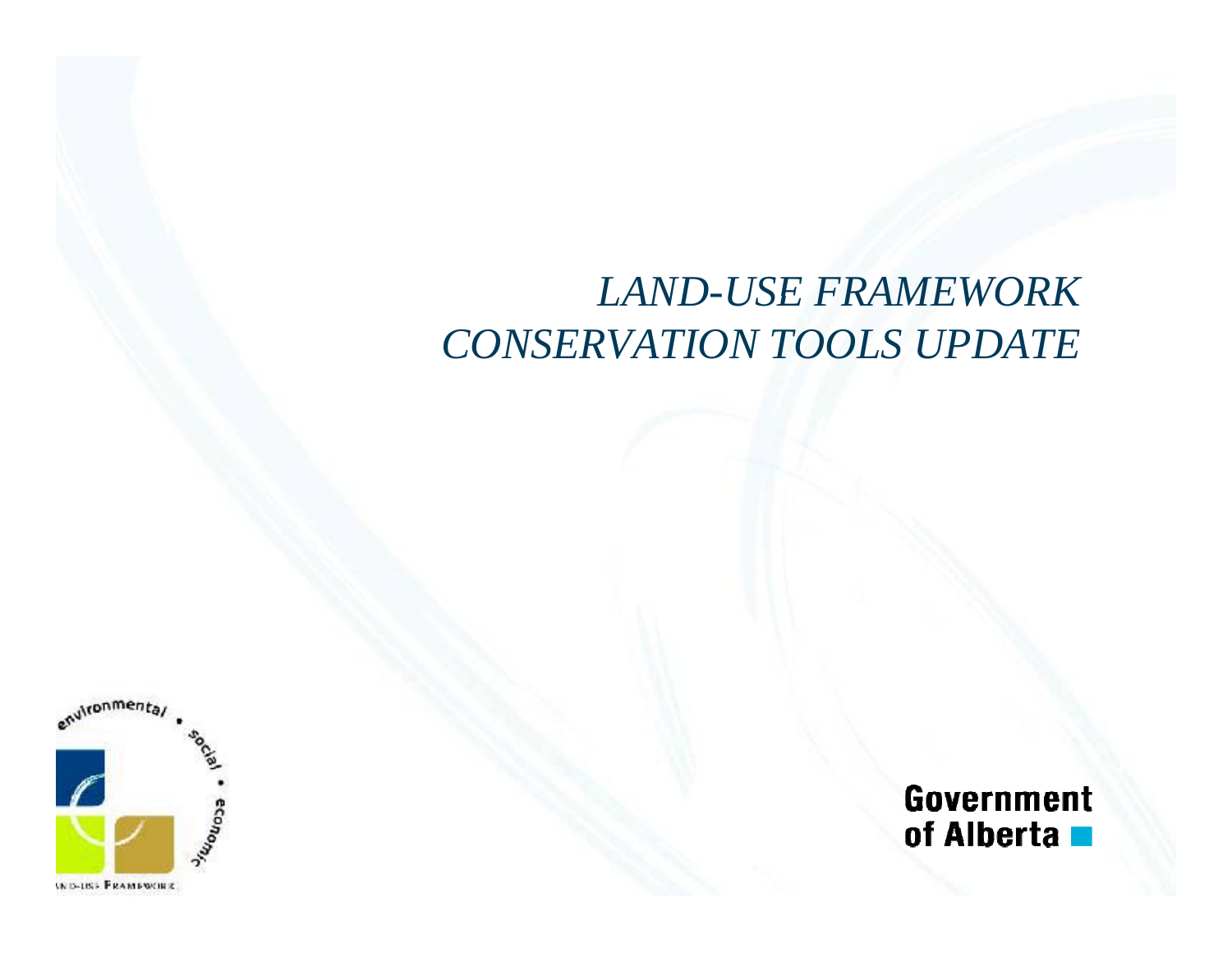## **Agriculture Fragmentation Provincial Statistics**

Alberta has experienced a net loss of 213,000 acres (1,330 quarter sections) of agricultural land from 1996-2009. This is an average net loss of 15,200 acres (95 quarter sections) per year. 213,000 acres represents about 0.4% of the total agricultural land base. Rate of loss increased during the last economic boom (2003-2008) – average of 23,600 acres (148 quarter sections) lost per year during this time.

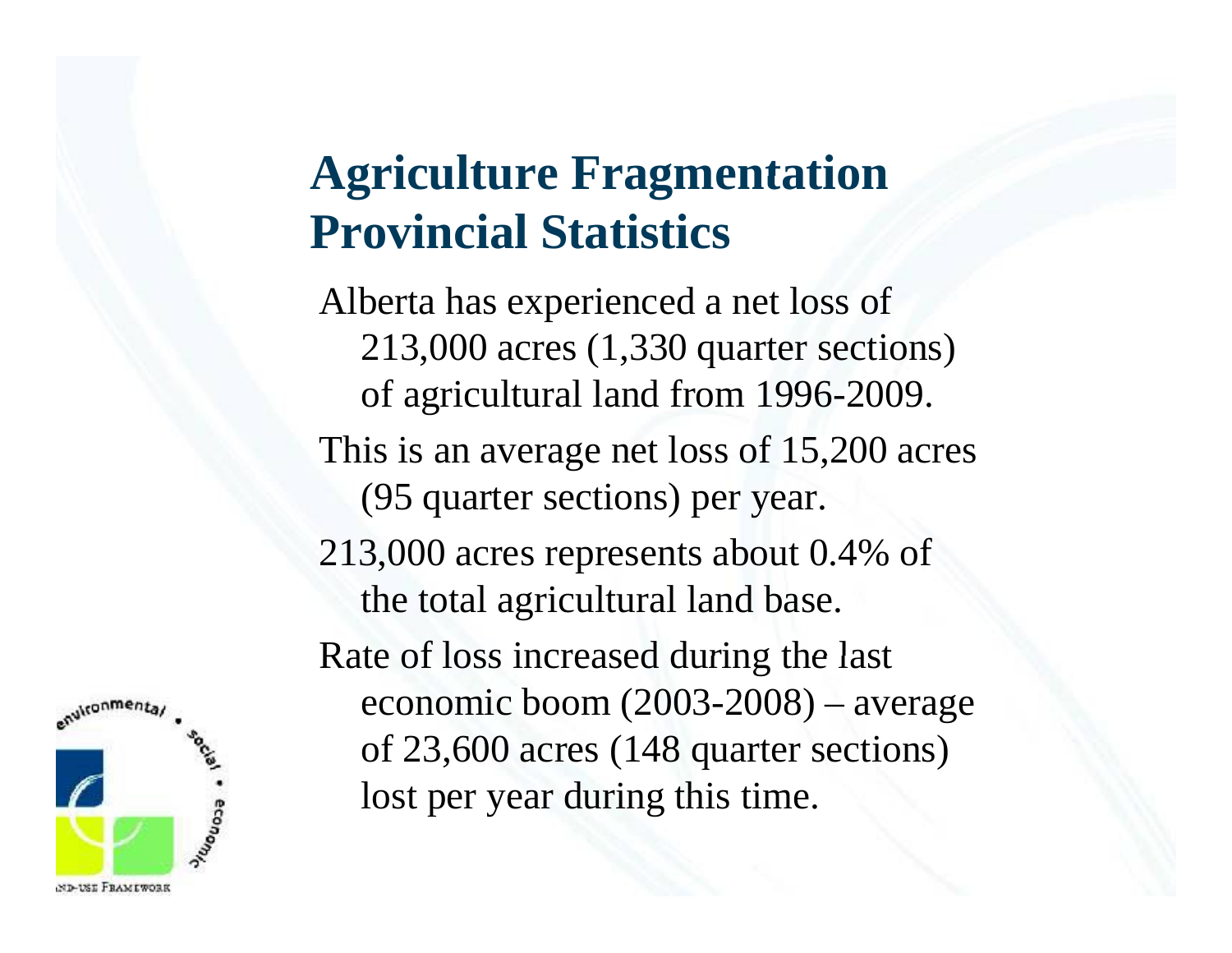#### **Soil Statistics**

Land Suitability Rating System (LSRS) Class 2 and 3 land is the best land suited for cropping in Alberta.

202,000 acres (1,260 quarter sections) of this land has been lost from 1996-2009.

This represents a loss of 0.8% of the LSRS 2/3 total land base.

Rate of loss of this agricultural land is twice that of agricultural land in general.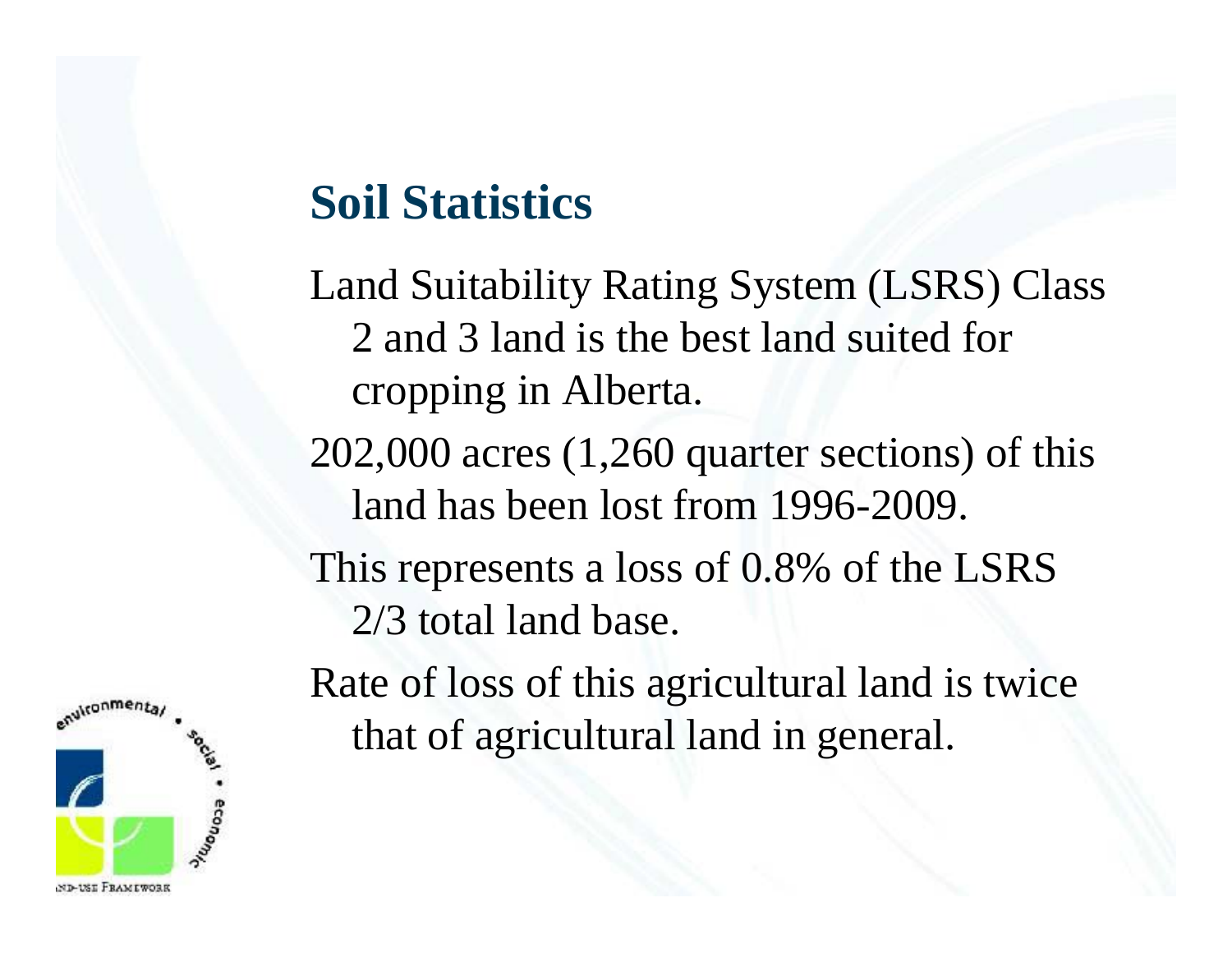#### **Corridor Statistics**

The Corridor Region lost 183,000 acres (1,145 quarter sections) of agricultural land from 1996-2009 – this re present 86% of the total provincial loss of 213,000 acres.

Capital region lost 42,000 acres (260 quarter sections); 20% of total provincial loss and 23% of total corridor loss.



Calgary region lost 95,000 acres (595 quarter sections); 44% of total provincial loss and 52% of total corridor loss.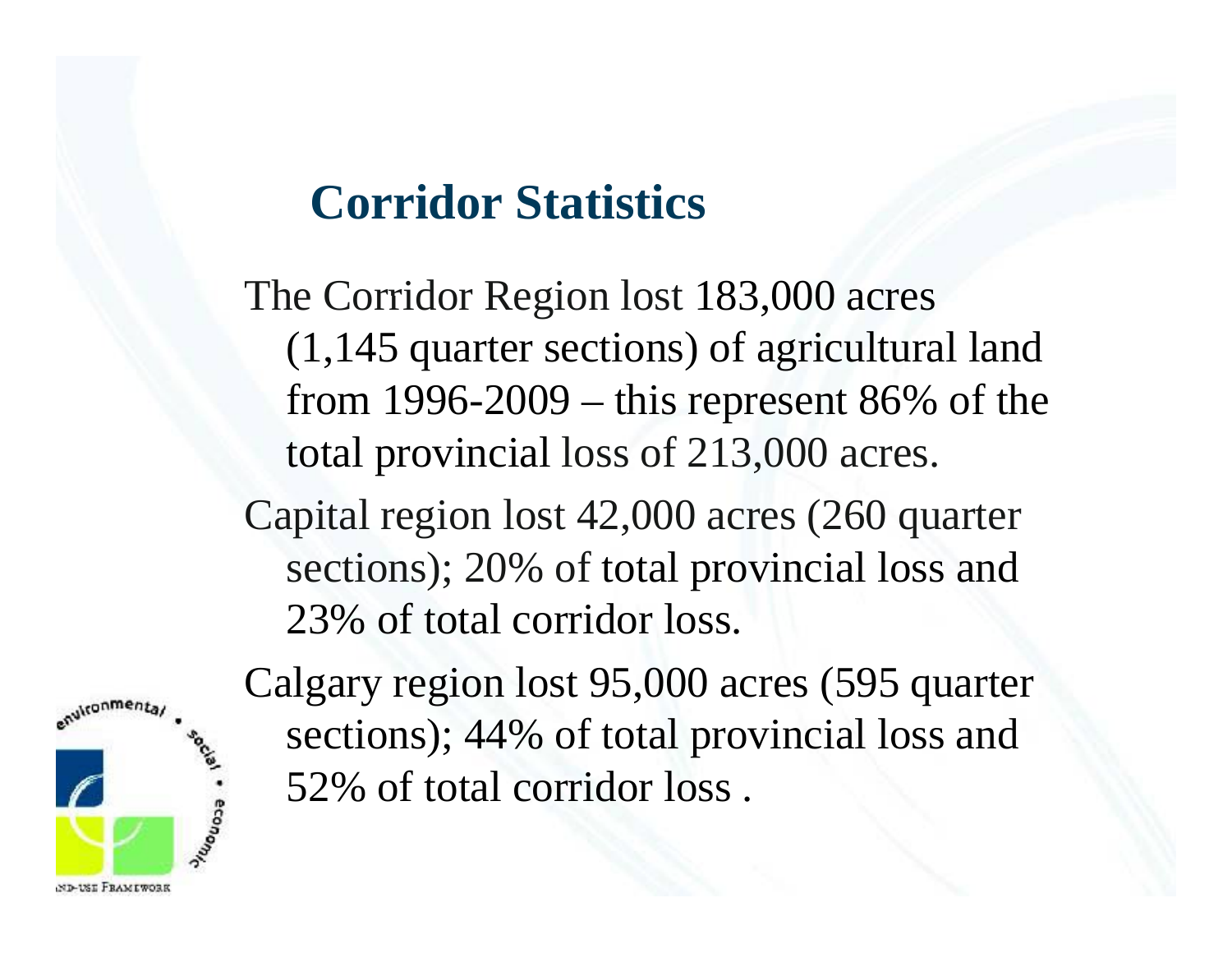

Land Suitability Rating System for Alberta's Soils



ND-USE FRAMEWORK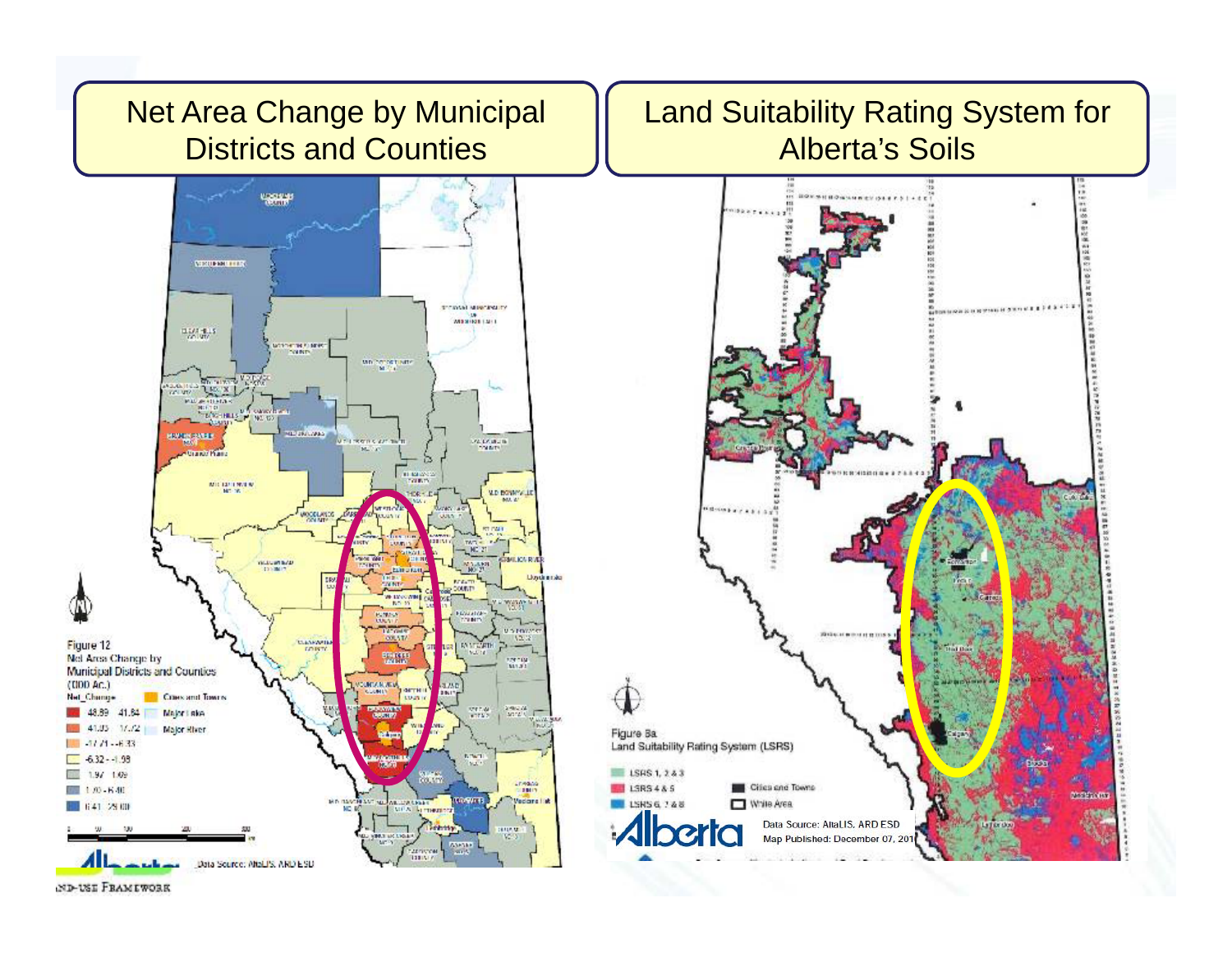## Conservation and Stewardship Tools

Enabled in the *Alberta Land Stewardship Act* 

- ≻Conservation Easements
- Conservation Offsets
- Conservation Directives
- >Transferable Development Credits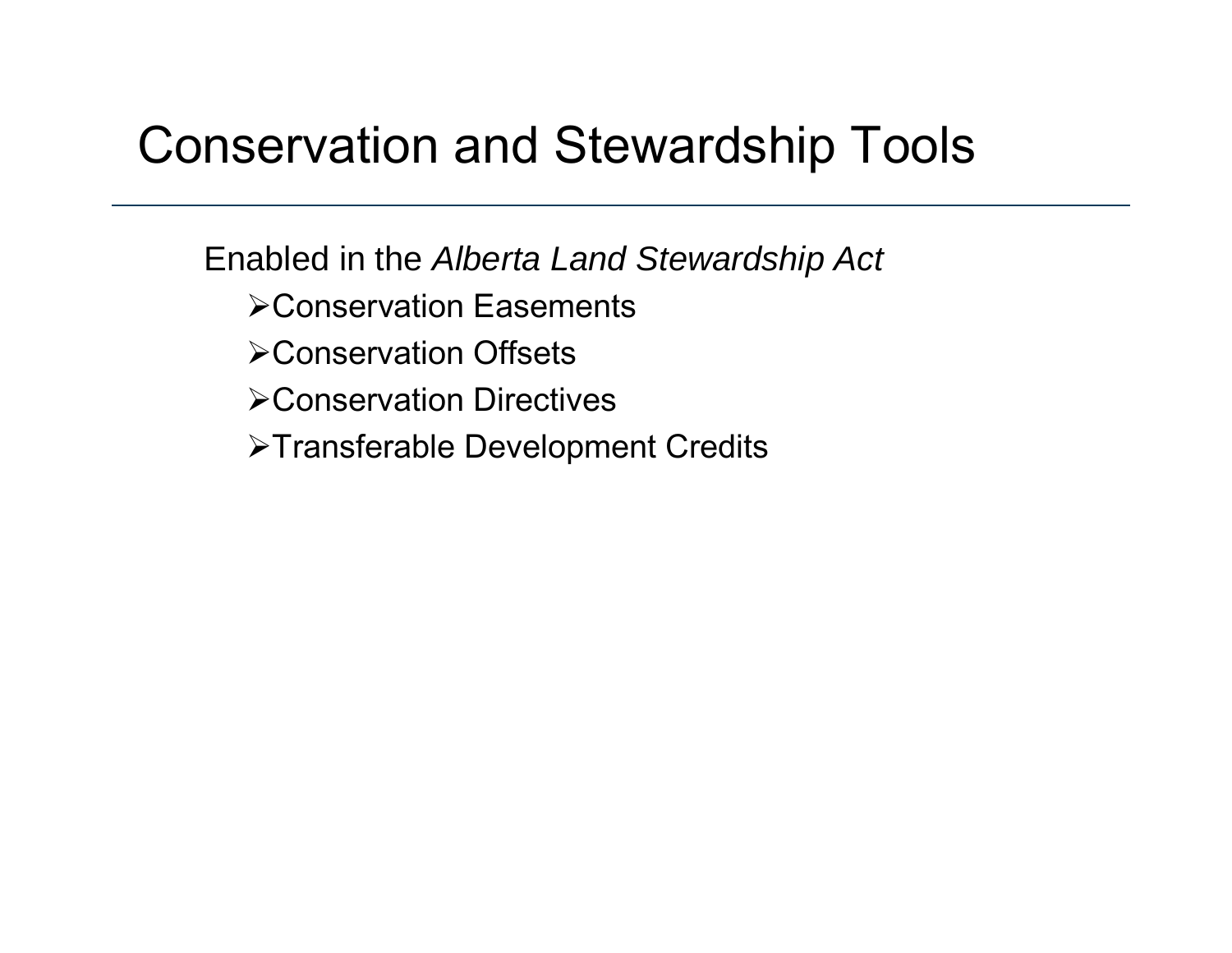# Conservation Easements

- Voluntary legal agreements between a landowner and a qualified organization, such as a land trust or government agency (eg. Municipality).
- $\triangleright$  Expanded through ALSA to include any agricultural land.
- Requires GoA notification (trans & infra)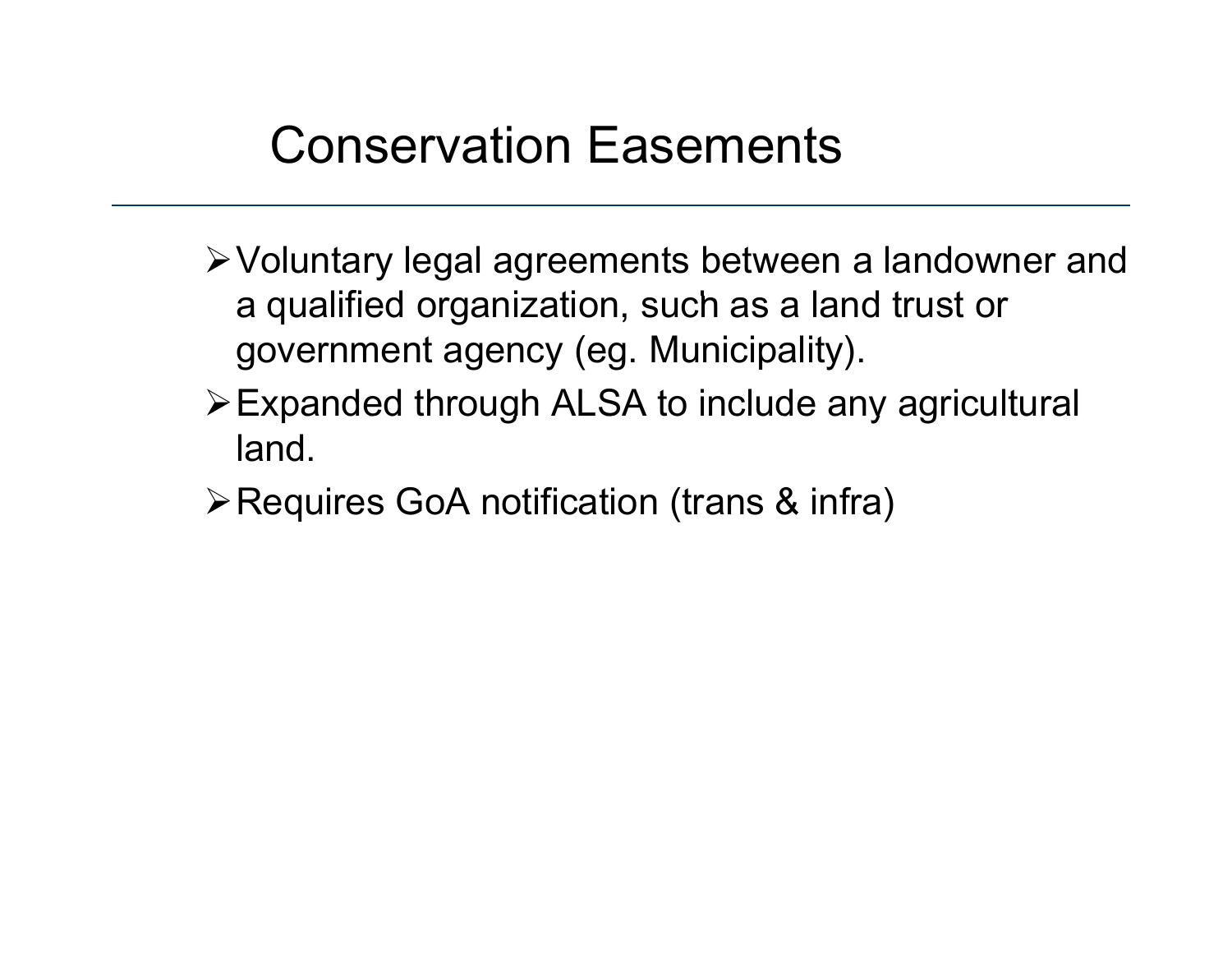- Tool to counterbalance unavoidable loss; provide a complimentary mechanism to reduce loss of ecological values.
- $\triangleright$  ALSA defines activities that could qualify as offsets, including:
	- conservation and protection;
	- restoration or reclamation; and
	- creation or enhancement.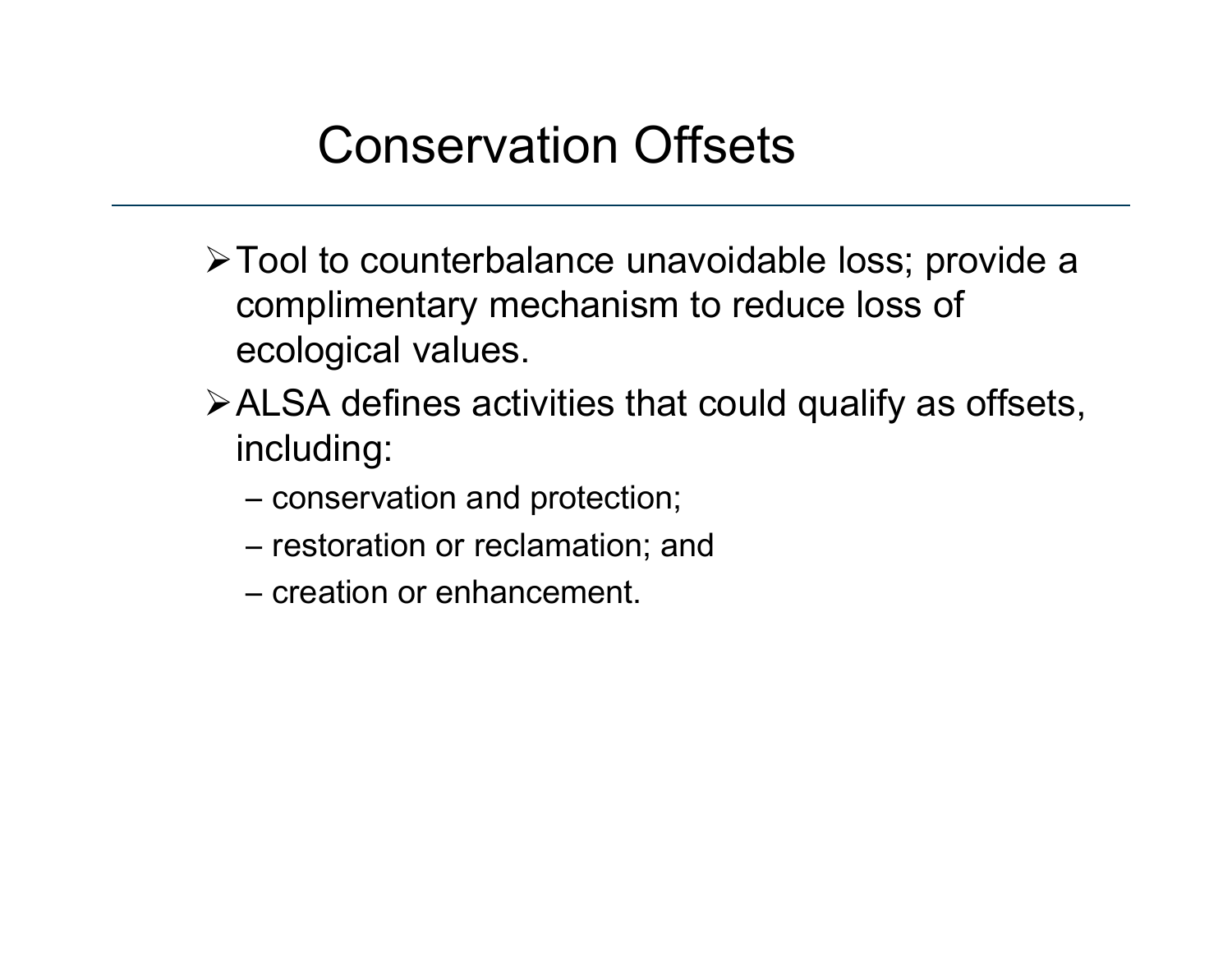### Conservation Offsets - Research

- Phase 1 identify economic costs and environmental benefits of offset
	- **≻Offset rules** 
		- Activities requiring offsets
		- Activities generating offsets (conservation, accelerated reclamation, reclamation of legacy footprint)
- ≽ Phase 2 Evaluate the potential of an offset market to achieve the maximum potential net benefits.
	- $\triangleright$  Evaluate the types of market rules which could be applied to the offset rules explored in phase 1.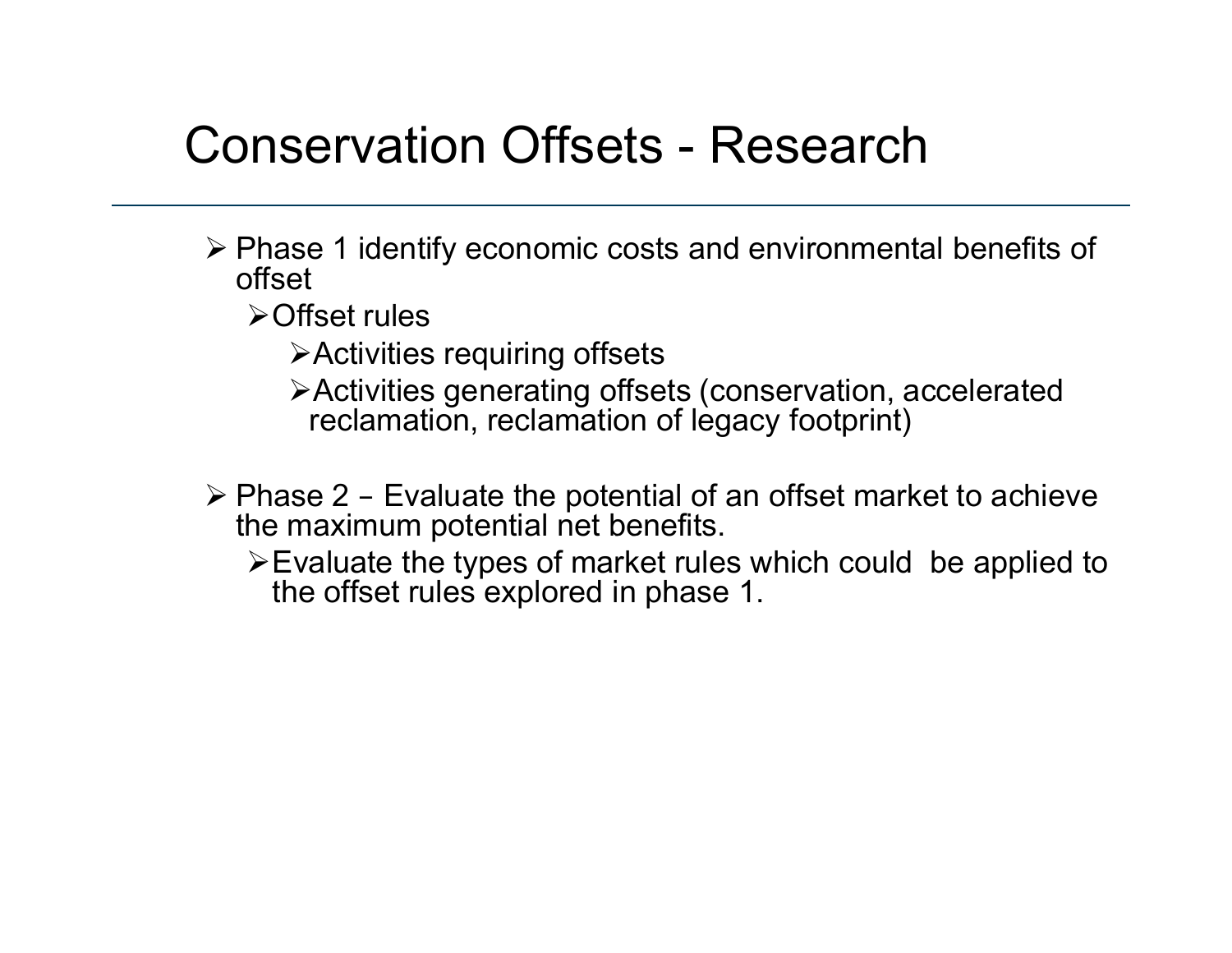#### Conservation Offsets - Research

 Phase 3 –Experimental testing of an offset market building on results of phase 1 and 2. 1 and

 $\triangleright$  Timelines

- Phase 1 - Mar 2010 2010 Oct 2010
- Phase 2 Oct Dec 2010
- Phase 3 Jan Mar 2011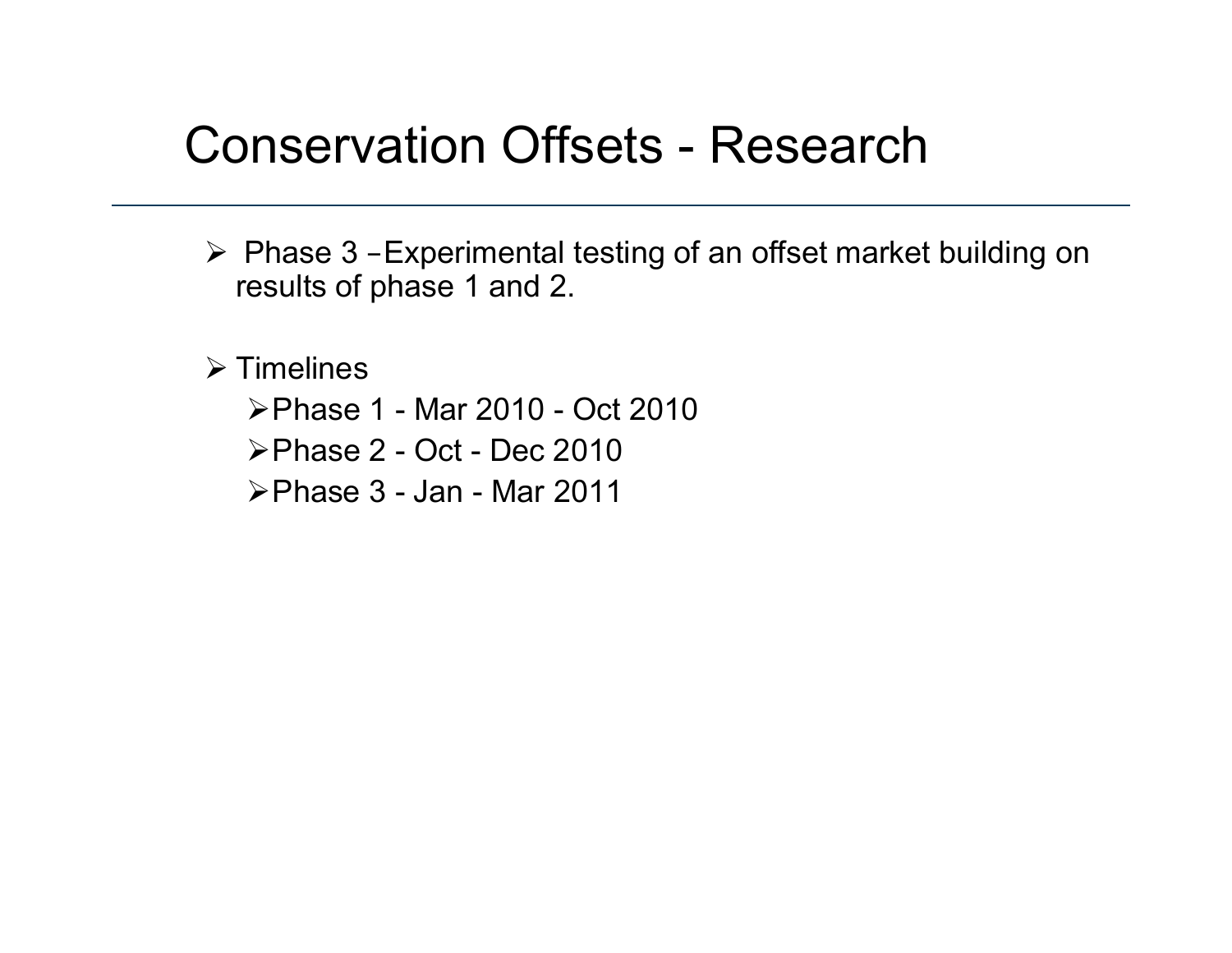- Broad purpose to protect environmental, aesthetic and agricultural values.
- Non-voluntary conservation tool.
- > Areas need to be identified through Regional Plans as needing conservation and protection.
- Landowner still own the land.
- Landowner right to seek compensation for loss in market value
- Can be determined through Land Compensation Board or the Courts.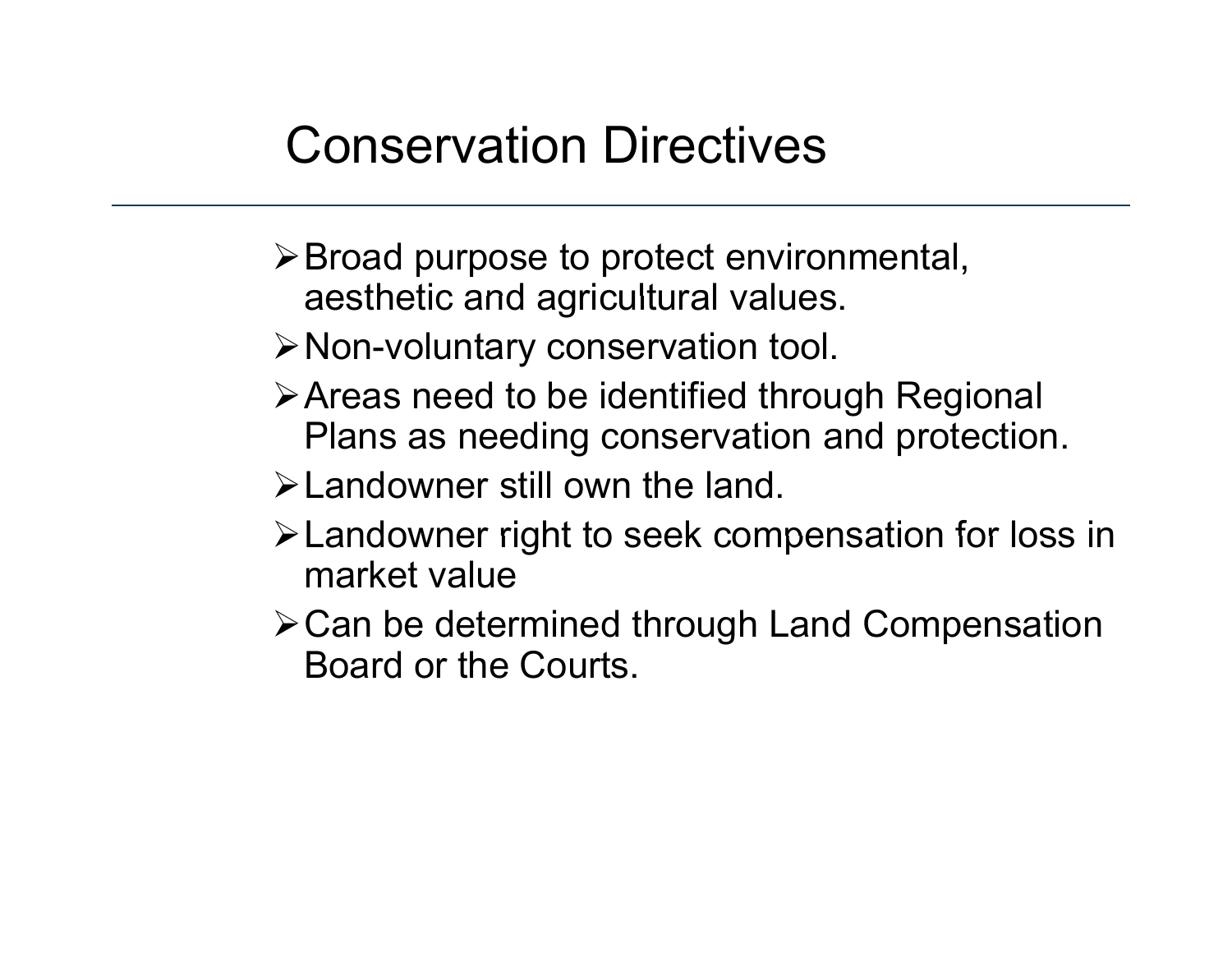#### **Transfer of Development Credits**

- Several municipalities looking at enabling and/or implementing TDC programs
- Currently developing TDC Policy/Draft Regulation and guidance document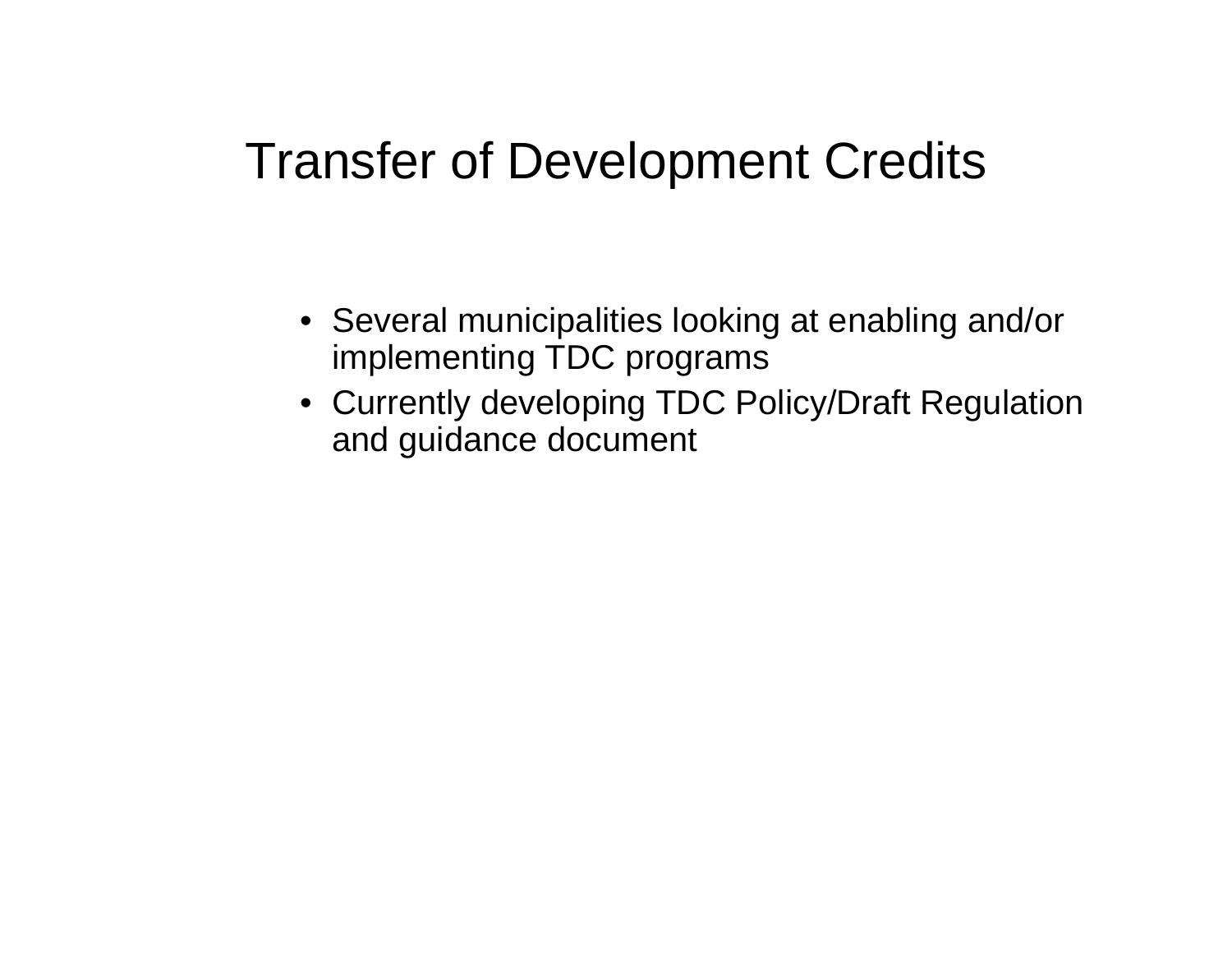| <b>Sending Area</b> | <b>Sending Area</b>      |
|---------------------|--------------------------|
| <b>Sending Area</b> | <b>Receiving</b><br>Area |
| <b>Sending Area</b> | <b>Sending Area</b>      |

Municipality determines the area to which the TDC program will apply

Municipality designates

TDC conservation areas

and

TDC develo pment areas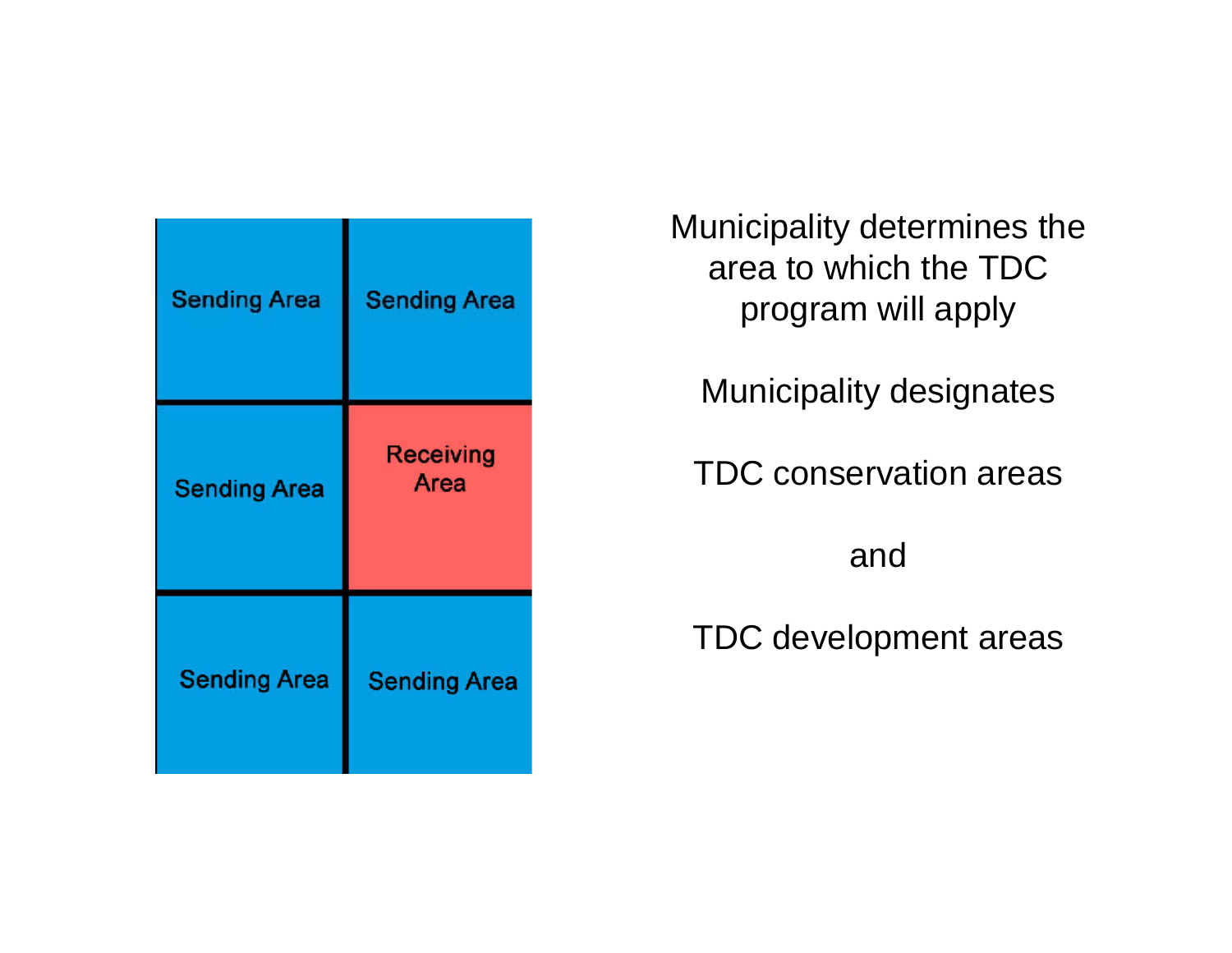

Municipality assigns 'development credit(s)' to each parcel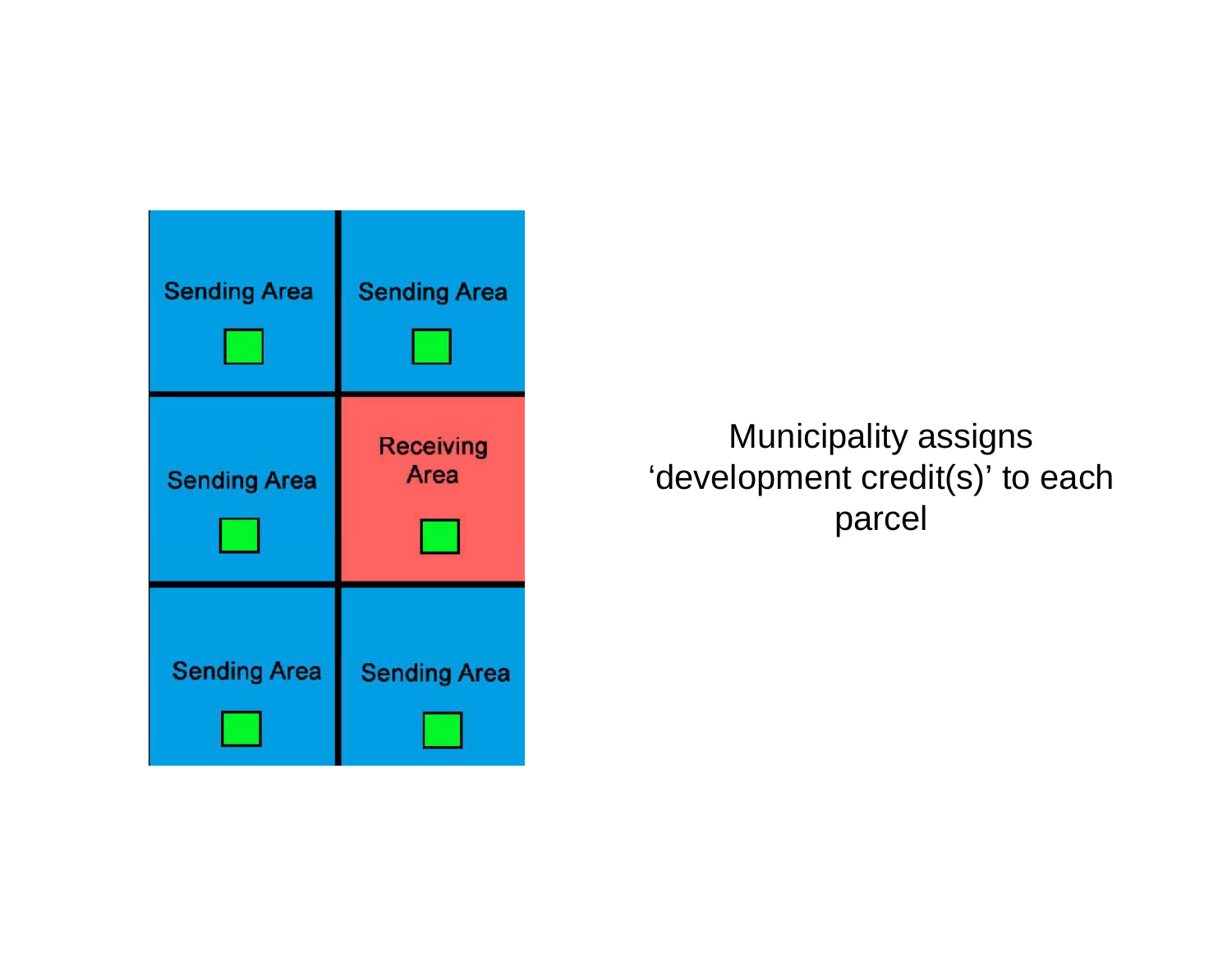

Developers purchase 'credits' from other parcels

\* Development potential is removed on 'sending' parcels using a title restriction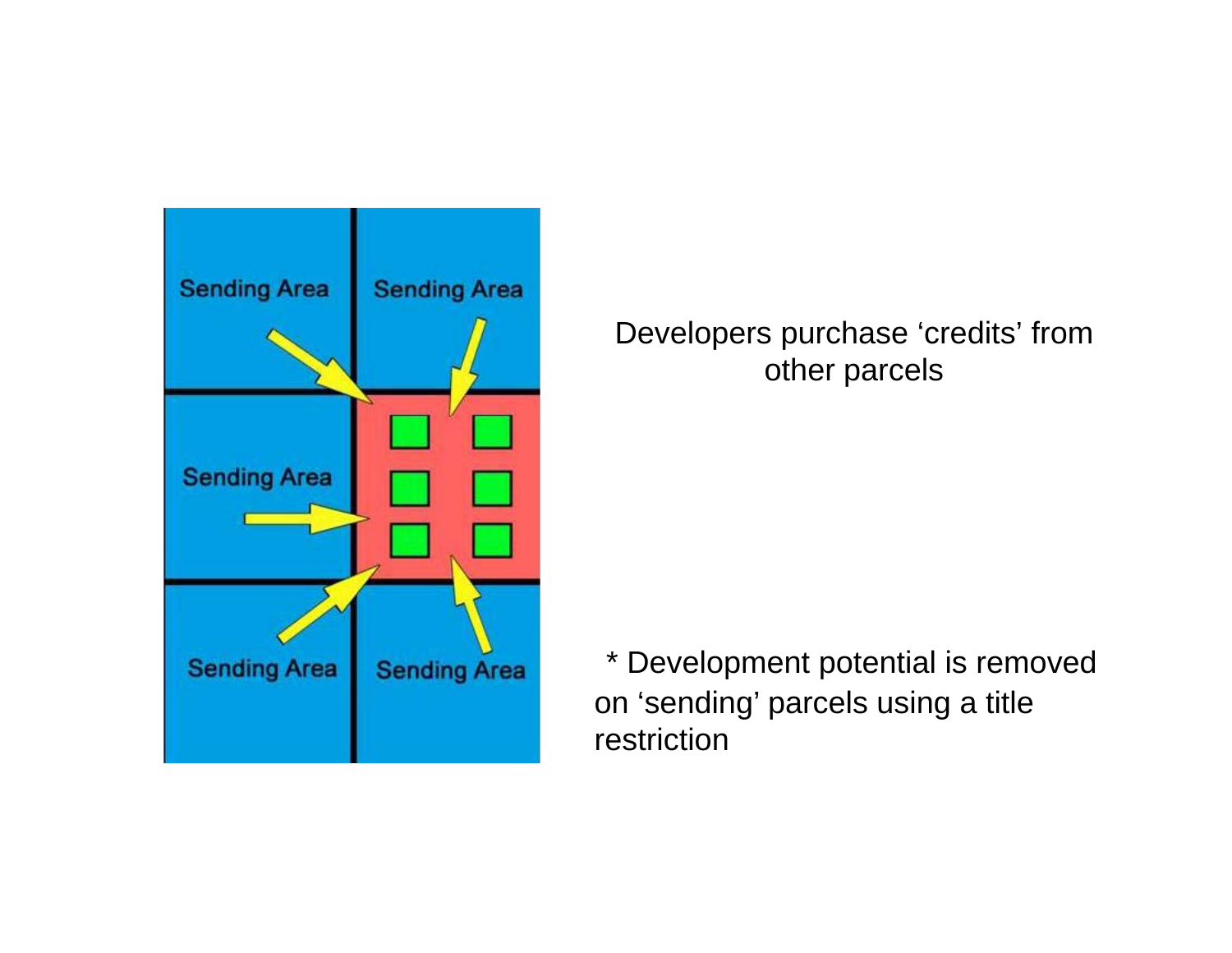# TDC Policy/Regulation Approach

- $\bullet\,$  Enabling Municipal Decision  $\,$
- Guidance document
	- To support municipalities
	- o In making the decision to proceed or not
	- o In implementation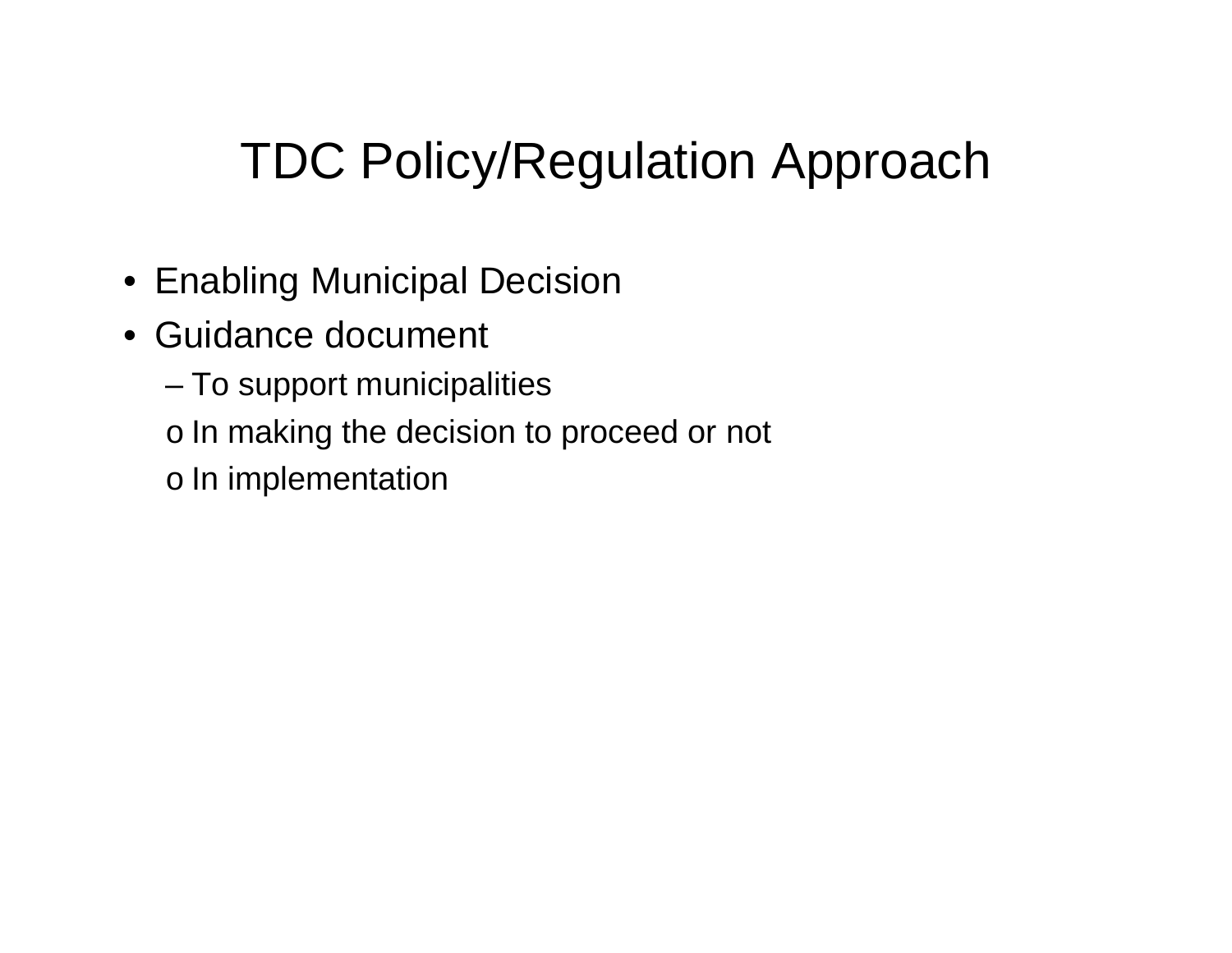# Current Requirements Under ALSA

- Established:
	- o by local authority
	- o by 2 or more local authorities
- Provisions to require the adoption/amendment of MDP, ASP, LUB, IDP, or other bylaw
- Written agreement (when 2 or more local authorities)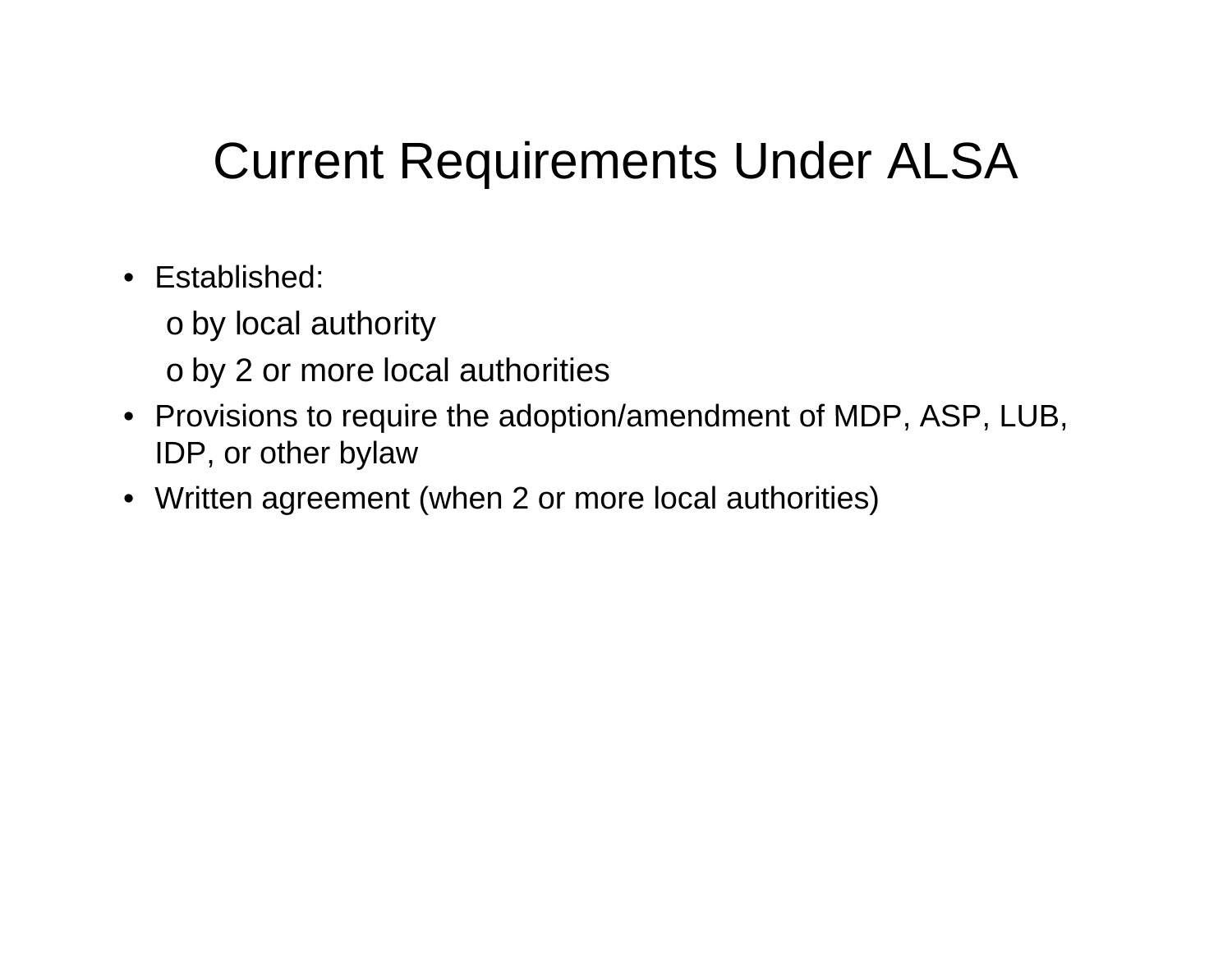# Current Requirements Under ALSA

- Required components designate/describe:
	- o TDC Conservation Area and purpose
	- o Process for identifying conservation parcels
	- $\circ$  Attributes of TDC credits
	- o Terms for realization/use of credit by conservation landowner
	- $\circ$  TDC Development Area; terms and conditions of designation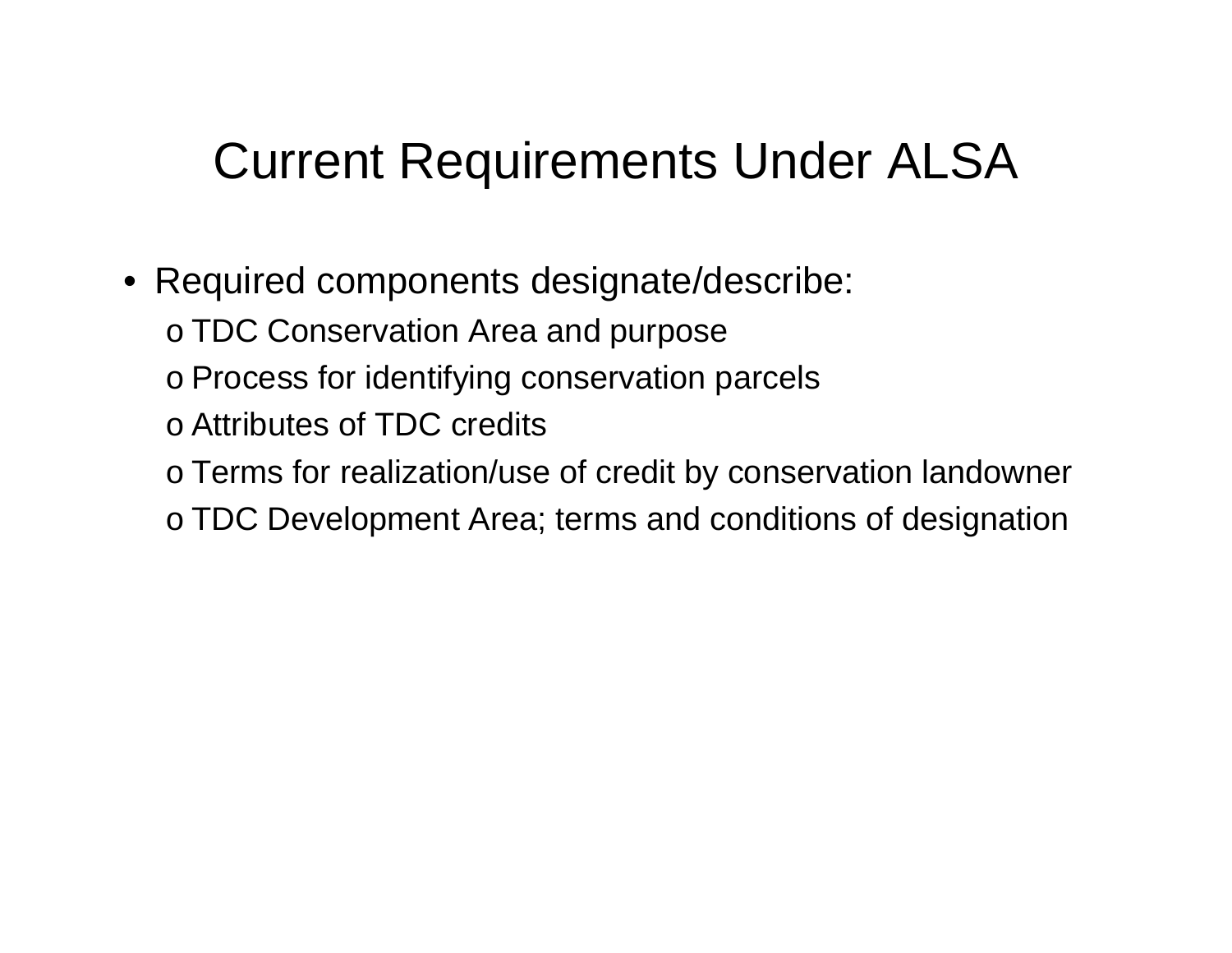#### Proposed Features of Regulations

- Delegate responsibility for TDC administration to municipalities
- TDC credits can only apply in the program they are created
- Title restriction required for conservation
- TDC Bylaw required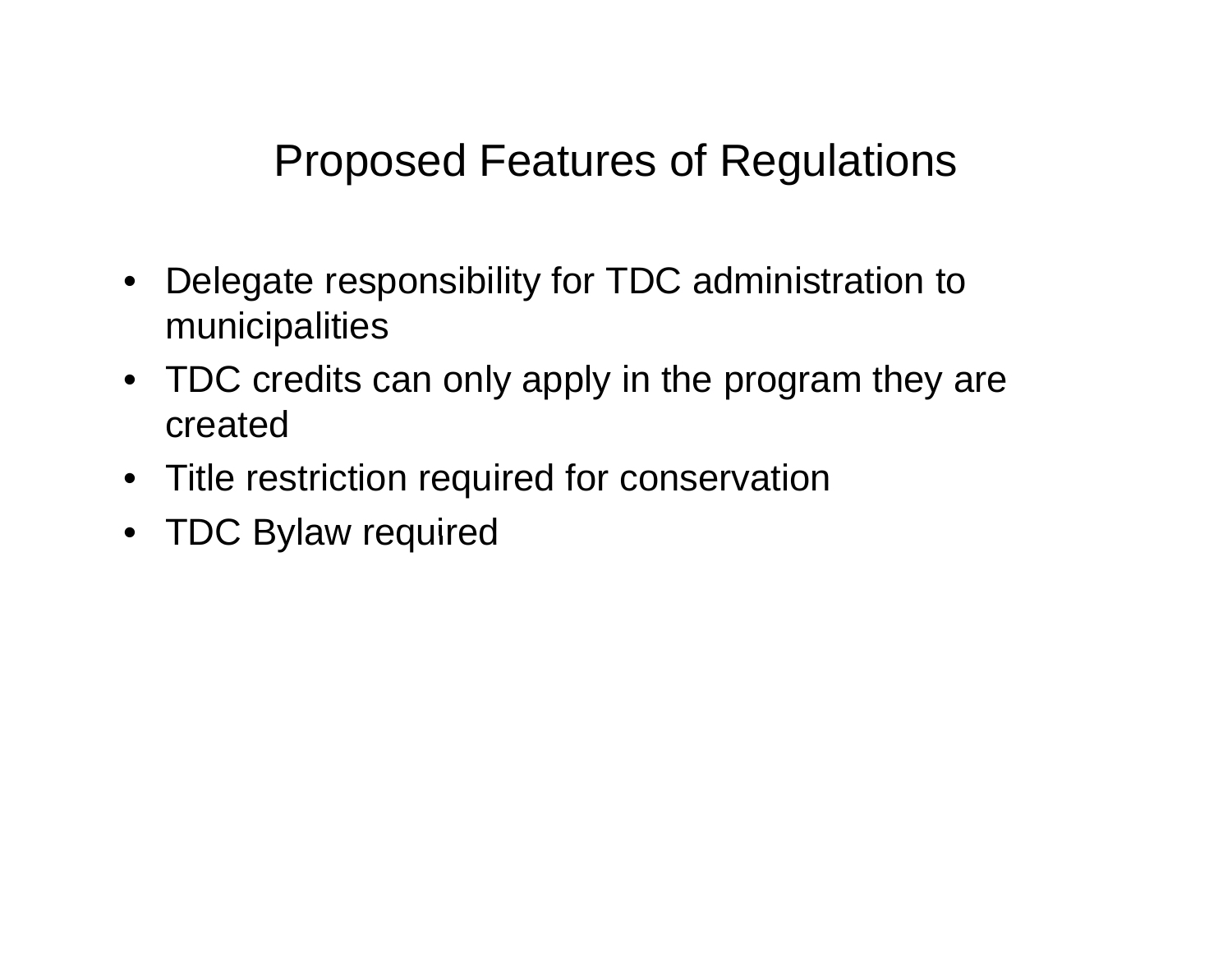## Proposed Features of Regulation

- TDC Bylaw:
	- <sup>o</sup>Purpose
	- o Amendment of MDP, LUB, ASP
	- <sup>o</sup>Conditions on realization, sale, assignment, disposition of credits
	- oWhen title restriction will come into effect